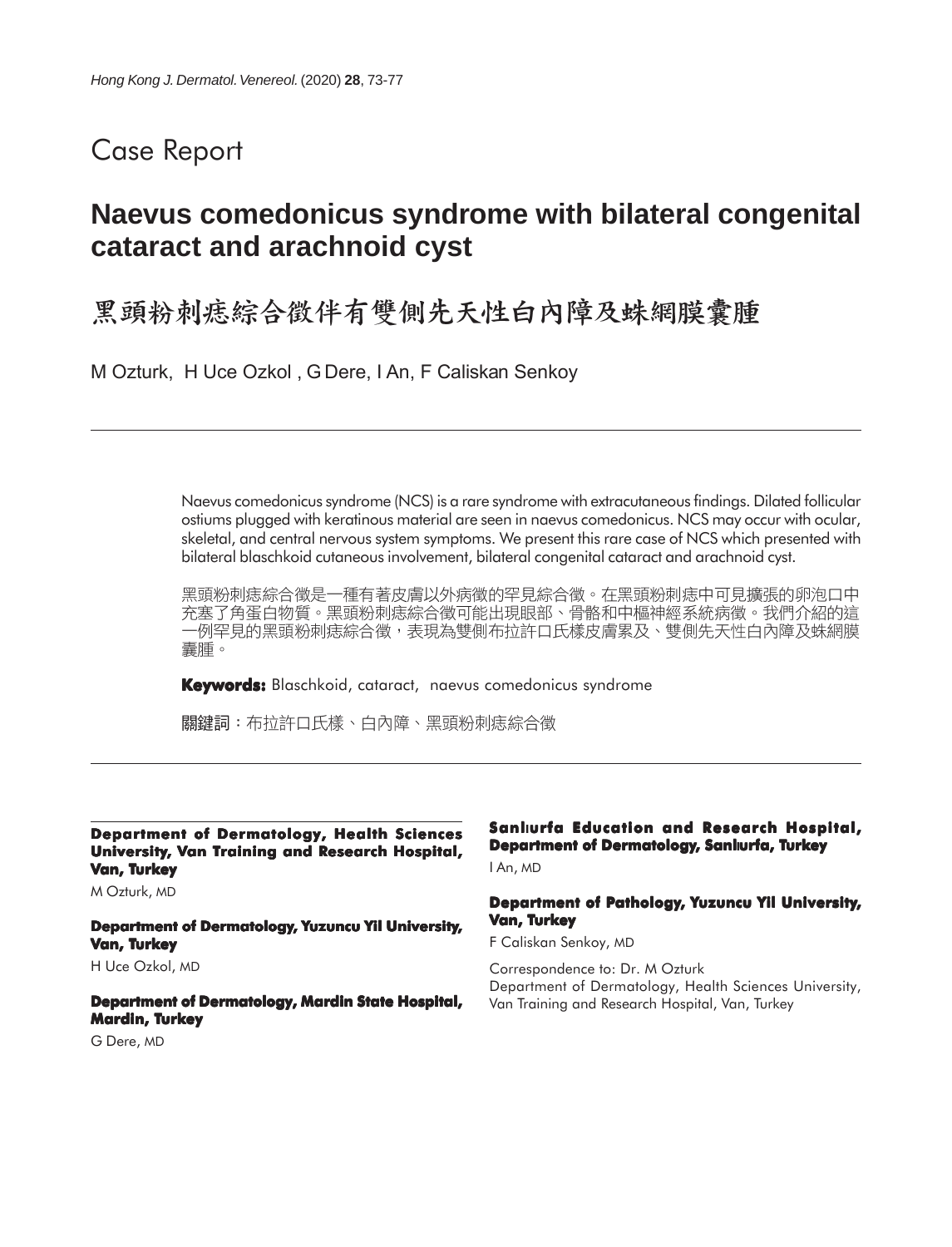## **Introduction**

Naevus comedonicus (NC) is a benign hamartoma characterised by the occurrence of comedone-like openings covered with black or brown keratin plugs, typically localised on the face, neck, arms, chest or abdomen.<sup>1</sup> It was first described by Kofmann in 1895.2 NC can occur congenitally or can develop during the first decade of life. NC is a part of naevus comedonicus syndrome.3 NC, usually has a unilateral, grouped or linear configuration. Bilateral involvement is rare.<sup>4</sup> We present a rare case of naevus comedonicus syndrome (NCS) with bilateral blaschkoid involvement, bilateral congenital cataract and arachnoid cyst.

### **Case report Case**

A 17-year-old male patient presented to our outpatient clinic with pigmentation on the face since birth. Skin examination revealed comedone-like pores on the right side of the chest and face, on the left side of the chest and back. The lesions were located on the Blaschko lines (Figure 1). He received surgery for congenital cataract previously. Radiographic images showed no bone defect. Brain MRI showed an 11-mm arachnoid cyst near the distal part of the quadrigeminal cistern in the left deep temporal region (Figure 2). A biopsy taken from the lesion was consistent with naevus comedonicus (Figure 3). The patient was diagnosed with NCS based on dermatological, ocular and neural signs.

## **Discussion**

NC is a disease of the epidermal naevus syndrome spectrum. It is a very rare dermatological disorder. Almost half of the cases present at birth, the remainder present during the first decade of life. Late onset is typically associated with trauma or irritation.<sup>1</sup> It is estimated that the prevalence of NC is between 1 in 45,000 to 1 in 100,000, without sex or race dominance. NC is usually asymptomatic and the most affected area is the face and neck, and rarely other anatomical regions, including palms, soles and genitalia, may be affected.<sup>3</sup> Clinically, it appears as dilated follicular ostia



**Figure 1.** Blaschkoid involvement of naevus comedonicus extending to the right side of the face, neck, left chest, and upper back.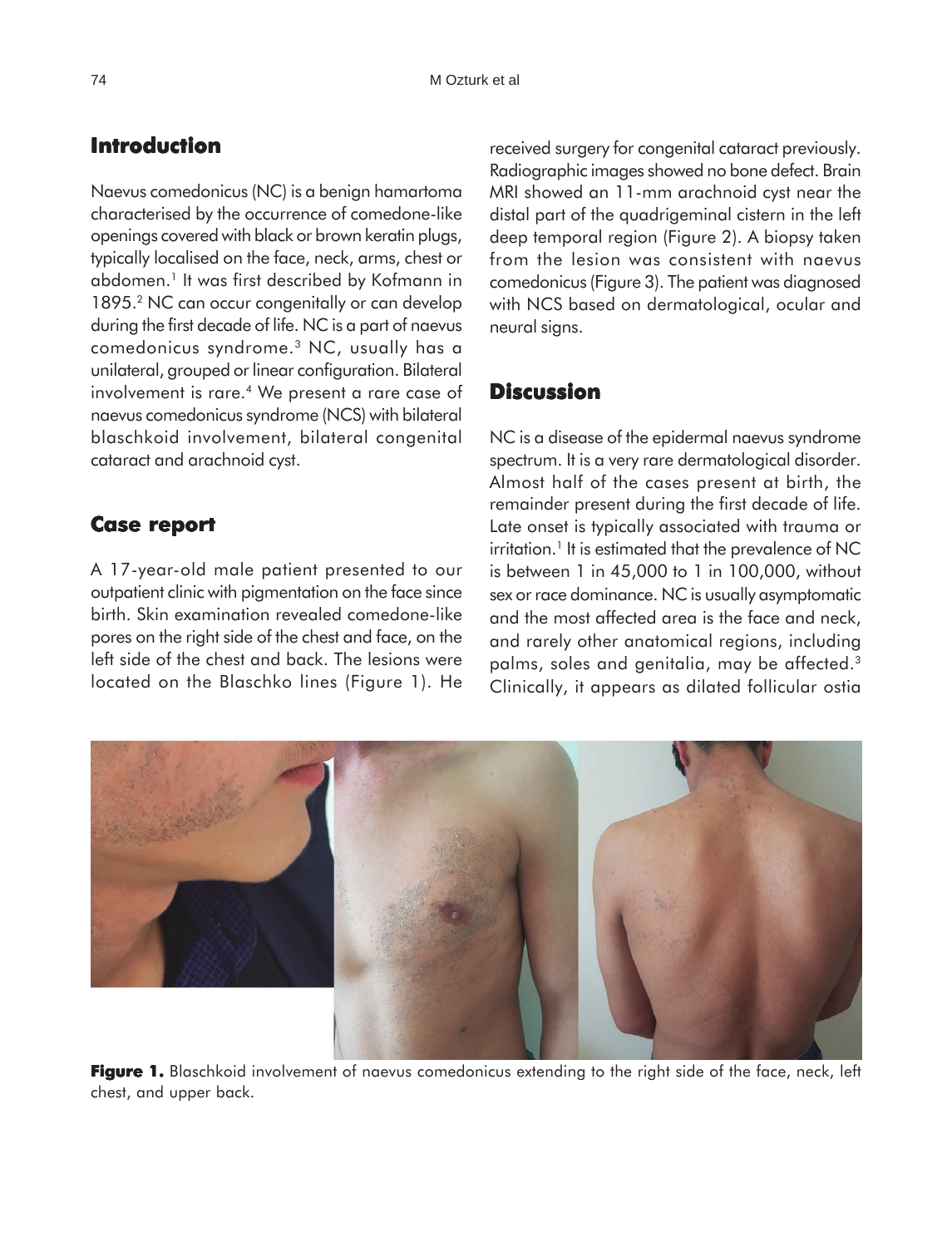

**Figure 2.** MRI image of arachnoid cyst (axial section T2 weight-axial section T1 weight)



**Figure 3. 3.** Skin biopsy showing invaginations of epidermis which are keratin filled and enlarged (H and E stain, x40).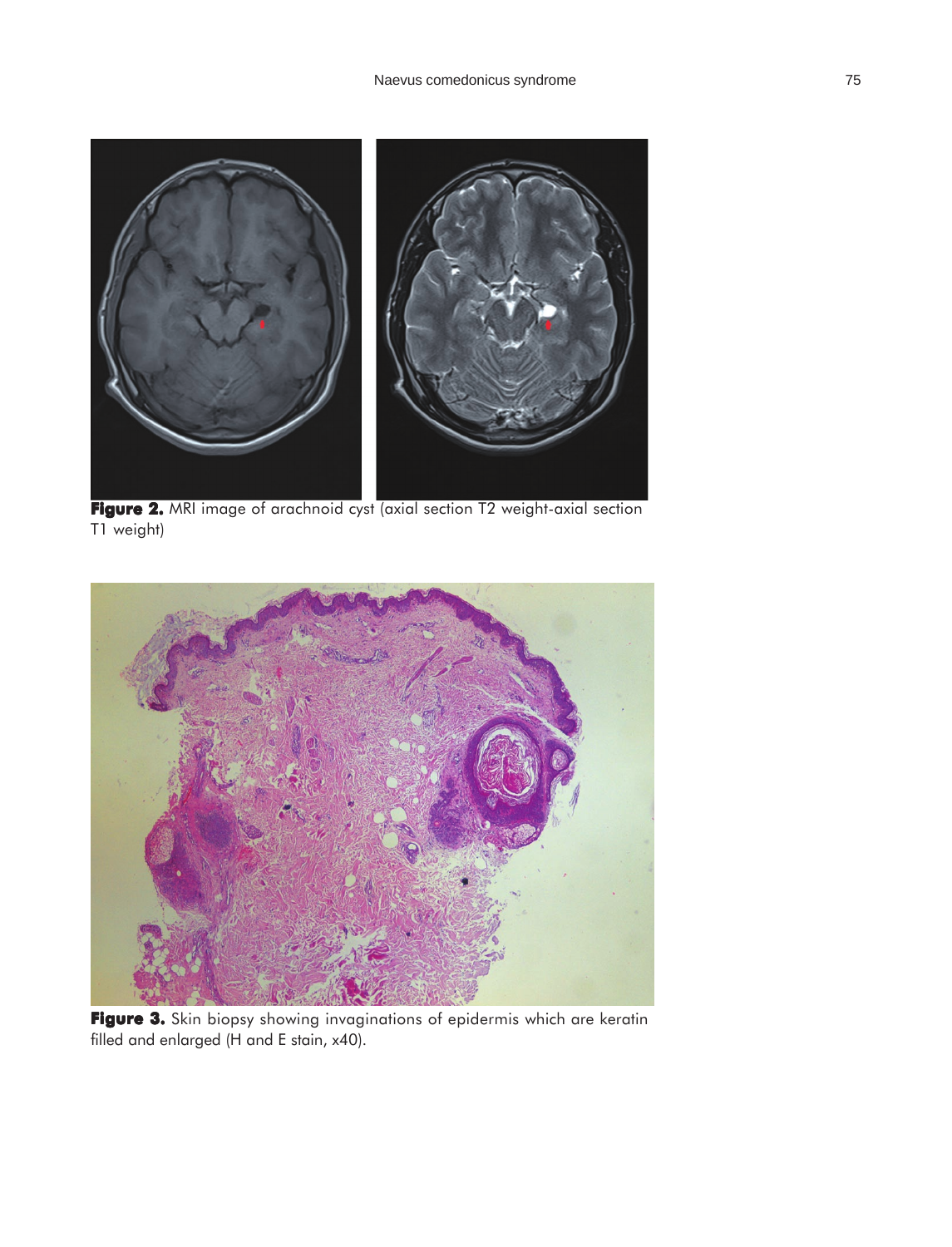plugged with pigmented keratinaceous material and may be in a linear, nevoid, bilateral or zosteriform configuration. In our case NC had blaschkoid configuration.5

Two types of NC are defined; the first type is nonpyogenic NC with acne-like features and the second type is characterised by the formation of papules, pustules, cysts and abscesses.3 In NCS, extracutaneous abnormalities like Alagille syndrome, neural system abnormalities (microcephaly, Sturge-Weber syndrome, cerebral dysgenesis), multiple basal cell carcinoma, skeletal malformation (rudimentary finger, absence of fifth finger, scoliosis, trichilemmal cysts), eccrine spiradenoma and hydradenoma, bilateral follicular basal cell naevi, ipsilateral polyps and bilateral oligodontia, or ipsilateral cataract can be seen.<sup>6</sup> In our case, bilateral skin involvement and bilateral congenital cataract and arachnoid cyst were present.

NCS is a disease of epidermal naevus syndrome including angora hair naevus syndrome, Becker naevus syndrome, phakomatosis pigmentokeratotica and Schimmelpenning syndrome.<sup>3</sup> The exact genetic basis of NC is unknown. In a linear NC case, a fibroblast growth factor receptor 2 (FGFR2) mutation was found. Germ cell mutations in FGFR2 lead to Apert syndrome characterised by cystic acne and severe comedonal lesions.<sup>7</sup> Characteristic histopathological findings of NC are enlarged follicles surrounded by atrophic epithelium and filled with orthokeratotic horny substance. Interfollicular epidermis is usually papillomatous

and hyperkeratotic with small sebaceous glands and scattered hair follicles seen in the early stage of NC lesions.<sup>8</sup> Differential diagnosis includes other linear eruptions such as epidermal naevus, lichen striatus, porokeratosis, lichen planus, lipoid proteinosis or tattoo reactions.4

Aggressive therapies are not necessary as NC is benign. Treatment can be given for cosmetic reasons. Topical retinoic acid and 12% ammonium lactate may be used. Tacalcitol and tazarotene have been effective in combination with calcipotriene 0.05% and 0.005% applied daily although recurrences are frequent. Oral retinoids like isotretinoin have been ineffective in most cases, but they can be an option if there is systemic involvement. Due to their antivascular activity, FGFR inhibitors may be a treatment option.3,5 In our patient, the keratin plugs resolved with tretinoin cream.

To the best of our knowledge, this is the first case of NCS with arachnoid cyst and bilateral congenital cataract in the English literature. In cases of NC, the possibility of extracutaneous involvement should be kept in mind.

### **Financial support and sponsorship**

None.

### **Conflicts of interest Conflicts interest**

There are no conflicts of interest.